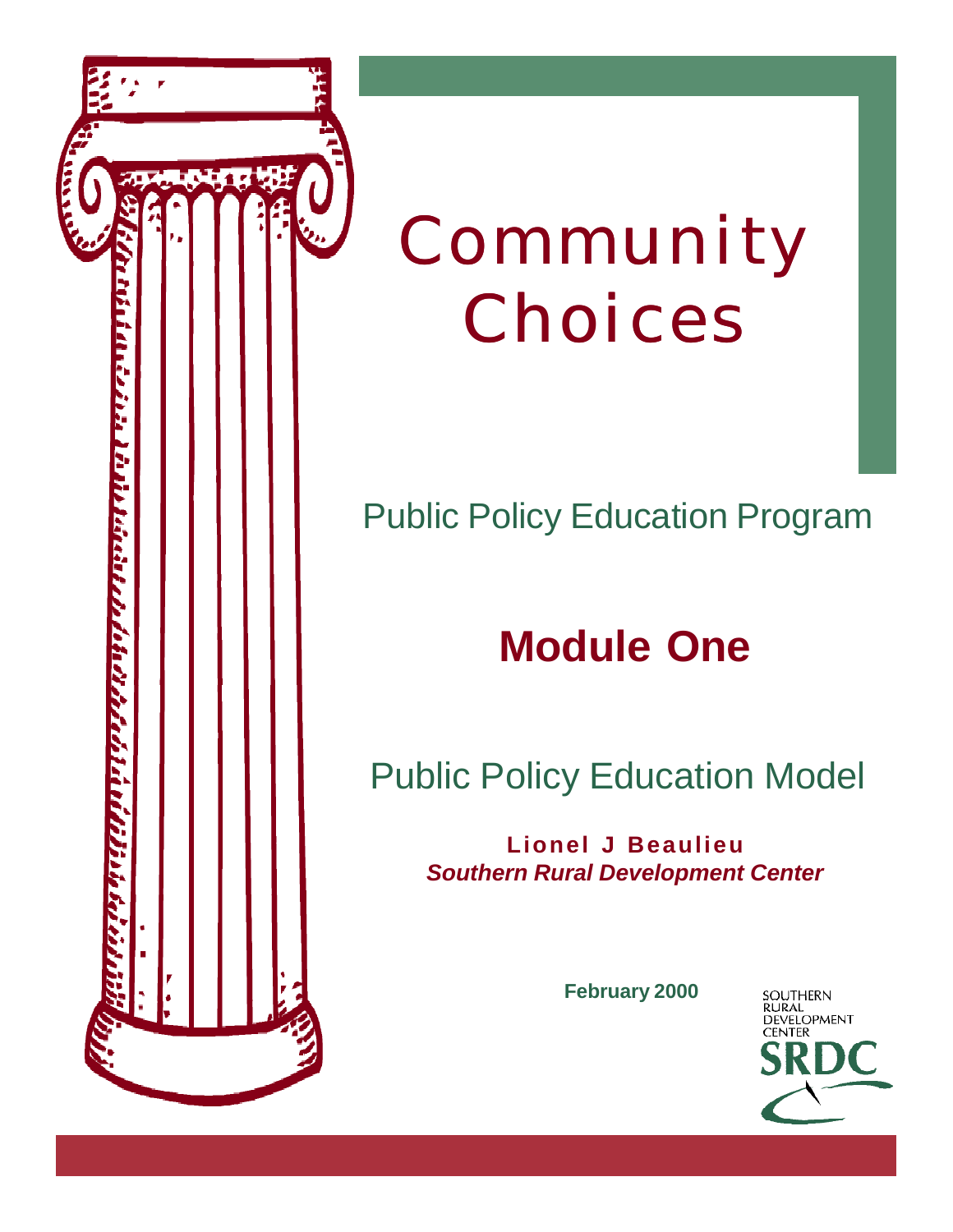### **Module One Instructor's Guide**

#### The Public Policy Education Model

**Objectives** After completing this module, participants will be able to do the following:

- **•** Determine the meaning of public policy education;
- Know the criteria for assessing which issues can be characterized as public policy issues; and
- Understand and use the public policy education model for addressing issues of local importance.

#### **Procedures And Timeline**

- This brief discussion provides an ideal setting for informing your audience of what is meant by public policy education. In general, such education reflects an effort to address problems/issues that are controversial and that require some kind of public policy intervention to resolve. Discuss how values and conflicts are a natural part of public policy decisions. You might want to ask participants to share examples of how people's values affect how they look at a public policy issue, for example, economic development, environmental preservation and educational funding.
- Briefly present the eight steps involved in the public policy education framework. The key aspects of this model are threefold
	- the identification of important issues in the community,
	- an exploration of the policy alternatives that might be developed to address these issues, and
	- the careful consideration of the consequences that could result if specific alternatives were put in motion.
- For the rest of the program, split your participants into small groups (depending on the number of participants). Normally, groups of five to eight people are sufficient. Give them the activity sheet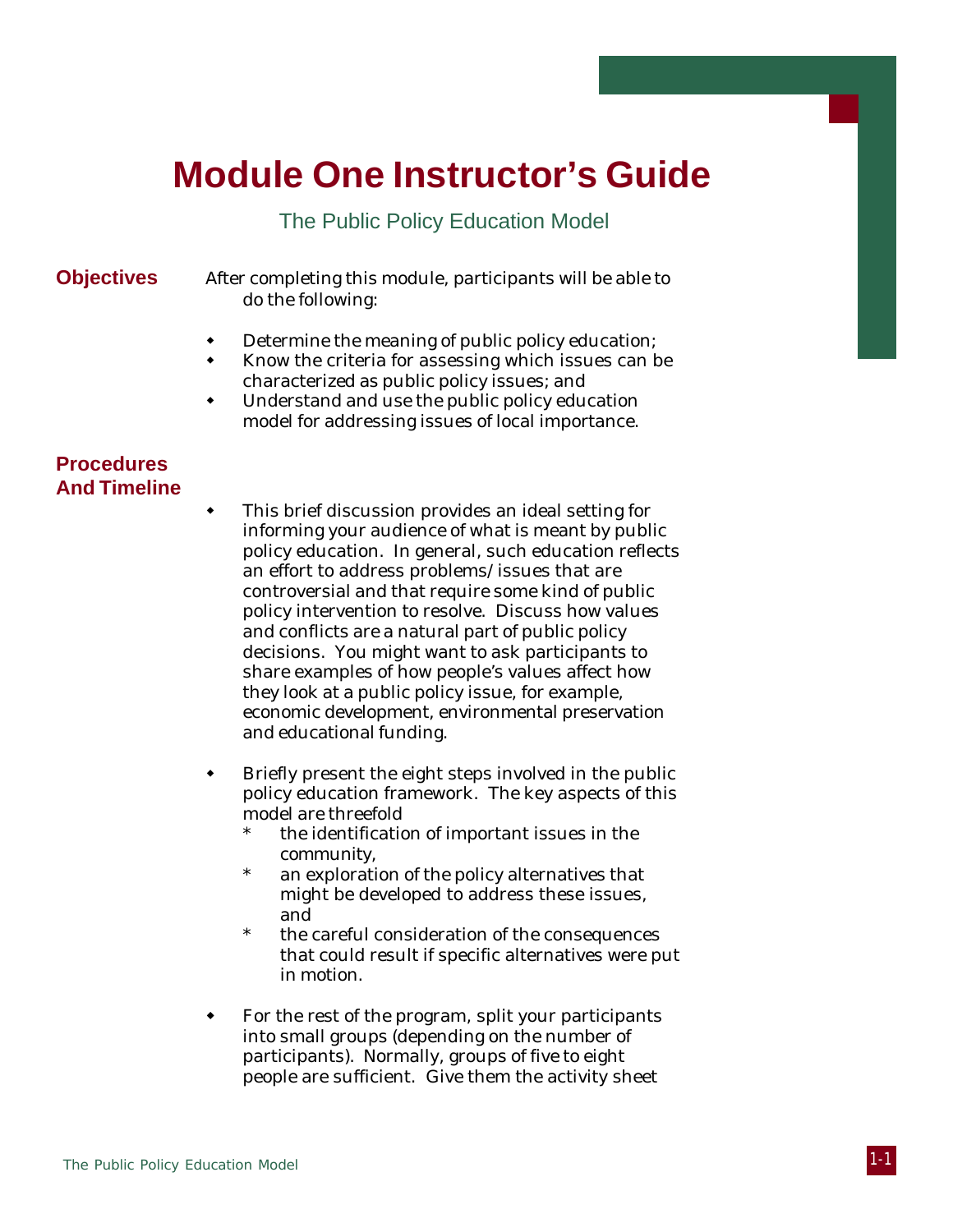titled *Exploring Public Policy Issues*, which is designed to give each group an opportunity to apply the Public Policy Education Model to an issue of their choice. Select a member of each group to summarize the group's work and present it to all participants at the last phase of the workshop. Allow about 45 to 60 minutes to complete this entire activity. After the small group presentations are finished, begin an open discussion with participants as a means of generating additional thoughts about the group presentations or the entire session.

#### **Materials**

- Microsoft PowerPoint
- Copies of *The Public Policy Module: A Framework for Addressing Local Issues* and the *Exploring Public Policy Issues* activity sheets to distribute to each participant; and
- Newsprint pads or overhead transparencies and markers for the small group presentations.

#### **Going Further— Things For Participants To Do**

- Have each participant interview three to five local people who are knowledgeable about issues in the community. The participants should have them identify some of the important policy issues in the community. Have participants report and discuss with other participants the importance of their findings at the next meeting.
- Ask participants to read the local newspaper for one week and have them identify public policy issues discussed in the newspaper. If possible, have them identify the positions presented for dealing with these issues. Have participants share their reports with the other participants at the next meeting.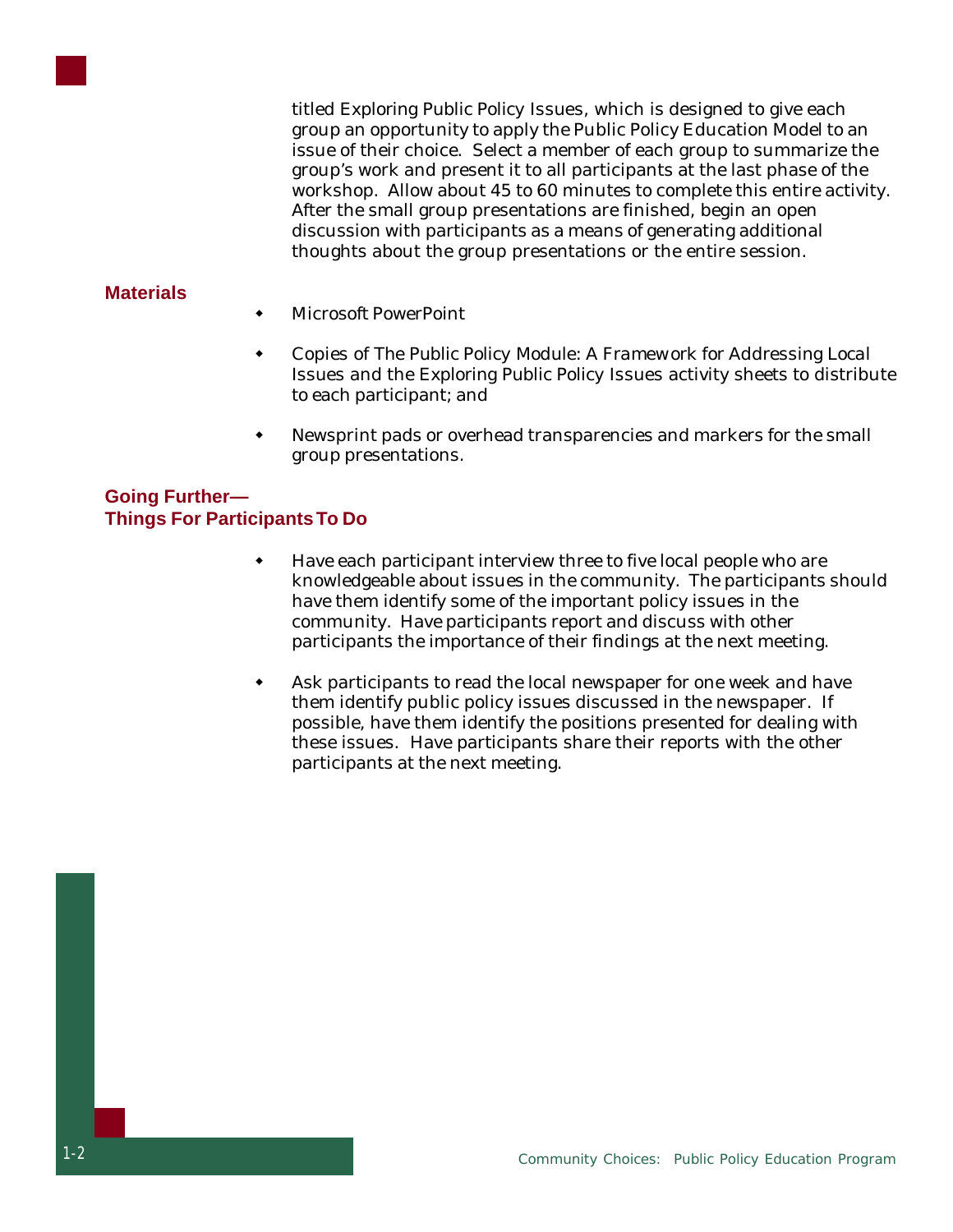### **The Public Policy Education Model:** A Framework for Addressing Local Issue

Lionel J. Beaulieu Southern Rural Development Center

#### **Introduction**

A community is often defined as the interaction of people or groups of people who live within some geographic area that provides for most of their daily needs and who share certain values and meanings about their common life situation. Further, these individuals work together to address local problems, concerns, and opportunities.

Most communities, regardless of size, find themselves confronted with a host of issues that require tough choices. How can communities begin to understand the connection between human capital resources and local economic development? Should priority attention be given to the community residents' education and job training? Should priority be given to the community's ability to attract new industries and promote economic development? Or do both need to be examined simultaneously? Indeed, as difficult as this question may seem, even more complicated is the process of securing public agreement on these priorities? Why? Because in nearly all communities, the needs of local residents are diverse. These multiple needs make arriving at community consensus on local priorities a difficult task at best. Let's face it—people and groups have different interests, interests that make competition and conflict an ever-present part of decision-making activities at the local level.

Our intent in this brief document is to outline a framework that offers local people a way to take stock of the important policy issues that can affect the relationship between human capital investment and economic development in their community. Furthermore, it presents a mechanism for outlining a set of agreed upon strategies to address these issues. An important aspect of this process is to ensure that these decisions are guided by facts that allow community residents to arrive at more informed decisions on policy choices. County and state Extension faculty who are part of the *Community Choices* public policy education program in their community serve as key resources for securing such facts.

"Public policy helps citizens participate in the democratic process for those policy matters about which they care deeply."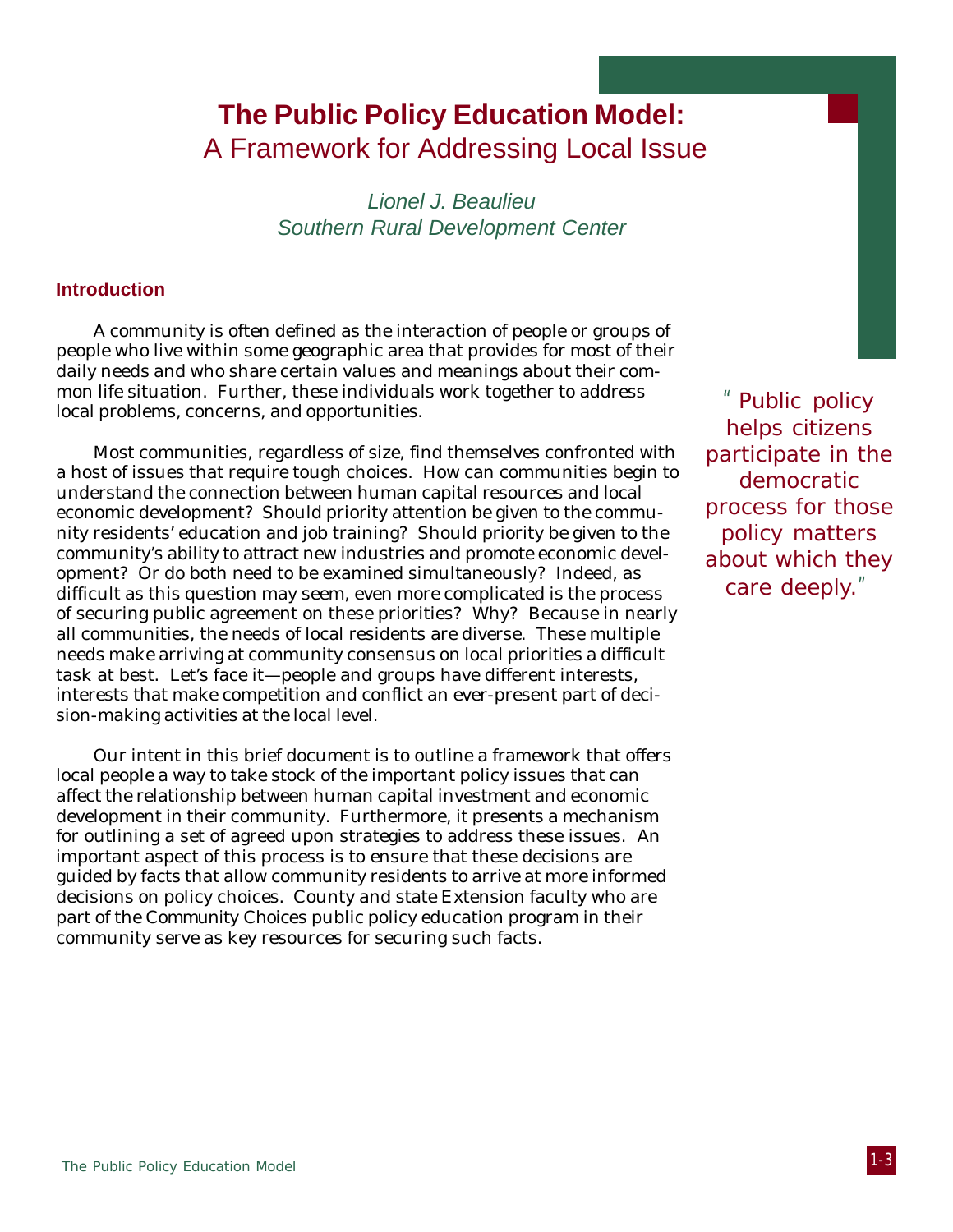

The foundation for the Community Choices public policy education model is threefold:

- Give citizens an increased understanding of important policy issues facing their community;
- **\*** Stimulate citizens' interest and involvement in helping shape local policy decisions; and
- **\*** Bring about an enhanced capacity for the community to arrive at key policy decisions through an active involvement of people who represent the variety of interests in the community.

**Key Terms**

To make sure that we have a common understanding of public policy education, here are a few definitions to help clarify what some of the key words mean:

- **Policy**—An agreed upon course of action, guiding principle, or procedure considered to be expedient, prudent, or advantageous.
- **Public Policy—**A designated course of action adopted by a governmental entity and followed by the public to resolve an issue of public concern [3,9].
- **Education**—The process of imparting information and technical assistance to individuals, groups, and communities to enhance their capacity to address and resolve problems of local importance.
- **Public Policy Education**—An educational program provided by many state land-grant institutions (especially the Cooperative Extension

As Flinchbaugh [5] notes, public policy issues can be characterized as follows:

- They involve problems that require a group decision;
- Solutions to the problems are based on value judgements;
- The issues are of broad interest and concern:
- They deal with controversial matters; and
- The issues tend to be recognized by decision-makers as a problem.

"Values affect how people think of problems and the policy strategies they feel would best solve these concerns."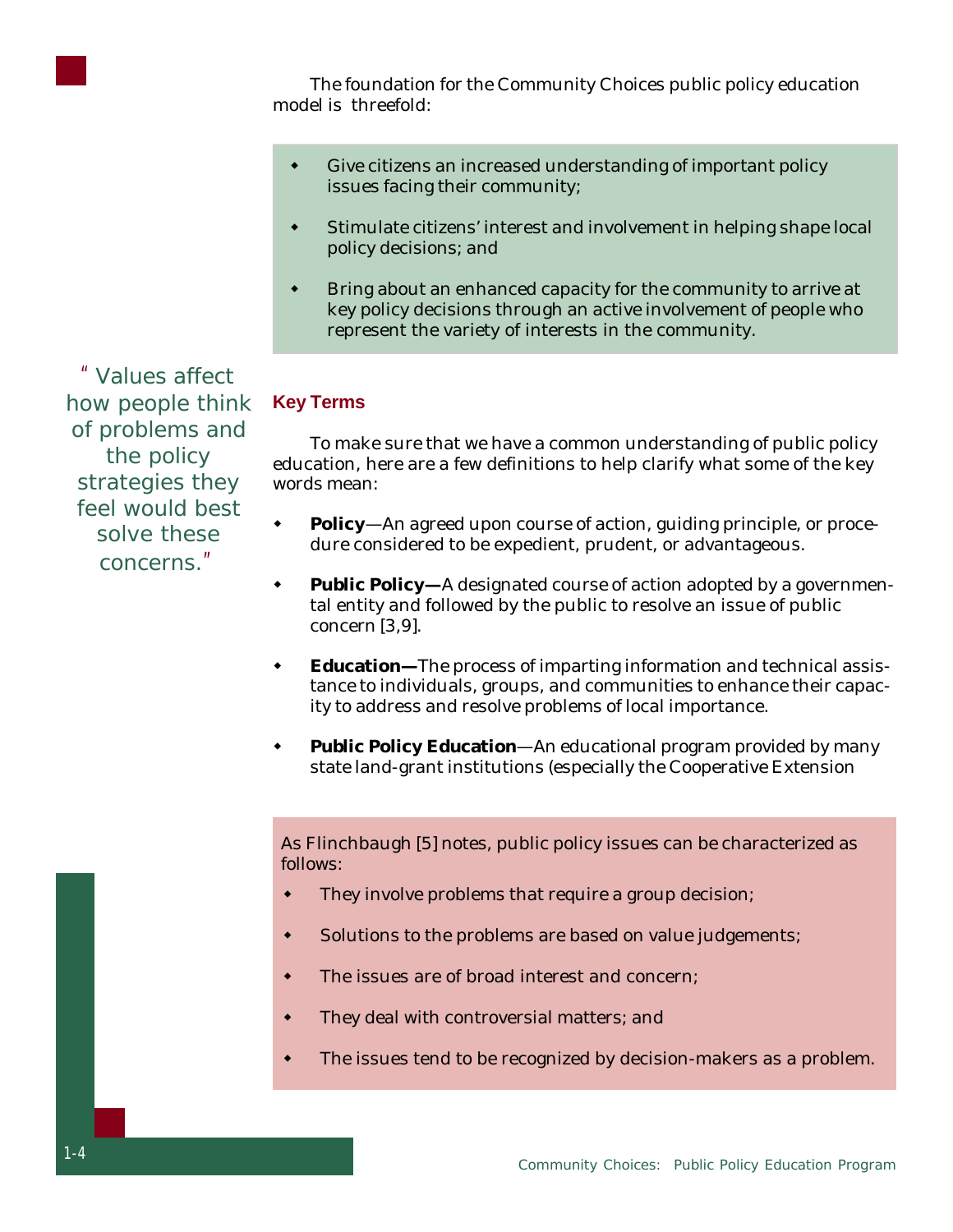Service system). This program applies the university's knowledge to public issues—knowledge that enables citizens to make more informed policy choices.

A key word that must be highlighted is the "public" dimension of public policy education. Our concern is not with decisions that are private or personal in nature, but rather with those that necessitate some kind of public intervention [9].

An issue that meets these criteria is generally considered to be a matter worthy of public attention and debate.

#### **Values and Conflicts**

Of the five characteristics of public policy issues listed above, two deserve additional comment—values and conflicts. Both are part and parcel of any public policy issue, so it's critical for people to be prepared to effectively deal with them. According to Barrows [1], public policy involves questions and decisions over which there are conflicts and disagreements. In fact, if controversy does not exist, there is no public policy issue.

Underlying many policy debates are values. Values are people's views of what should be or what the desirable situation ought to be. They are a person's perception of what is "good" and "bad" [4]. Values affect how people think of problems and the policy strategies they feel would best solve these concerns. Because people discuss public policy issues with different sets of values, conflicts naturally arise. The goal is to compromise, to reach policy decisions that all interested parties can endorse [8].

A personal experience from a few years ago serves as a vivid reminder of how we operate with different value systems. I was asked to present a program about population changes that took place in the county over the last 10 years to a group of local leaders in a small, rural county. While studying the county population data, I was struck by the limited growth in the county's population during the decade—a stark contrast to the trends uncovered in most other counties in the state. Without much thought, I stated during m y presentation that the county underw ent *only* a small proportional growth in its population over the 10-year period. Soon after I made this point, an elder gentleman in the audience raised his voice in protest. He pointed out that, to many people in the county, no growth was just fine because it meant very few outsiders would be moving into their area. That episode helped remind me that not all people see issues in quite the same light. Indeed, people's values do differ, which is something that must be recognized when dealing with public policy issues.

As you can see, although informed decisions should be guided by facts, values also come into play in all policy decisions.

"The Public Policy Education Model is designed to walk you through a series of logical steps to arrive at solutions that hold promise in helping solve the policy issues under discussion."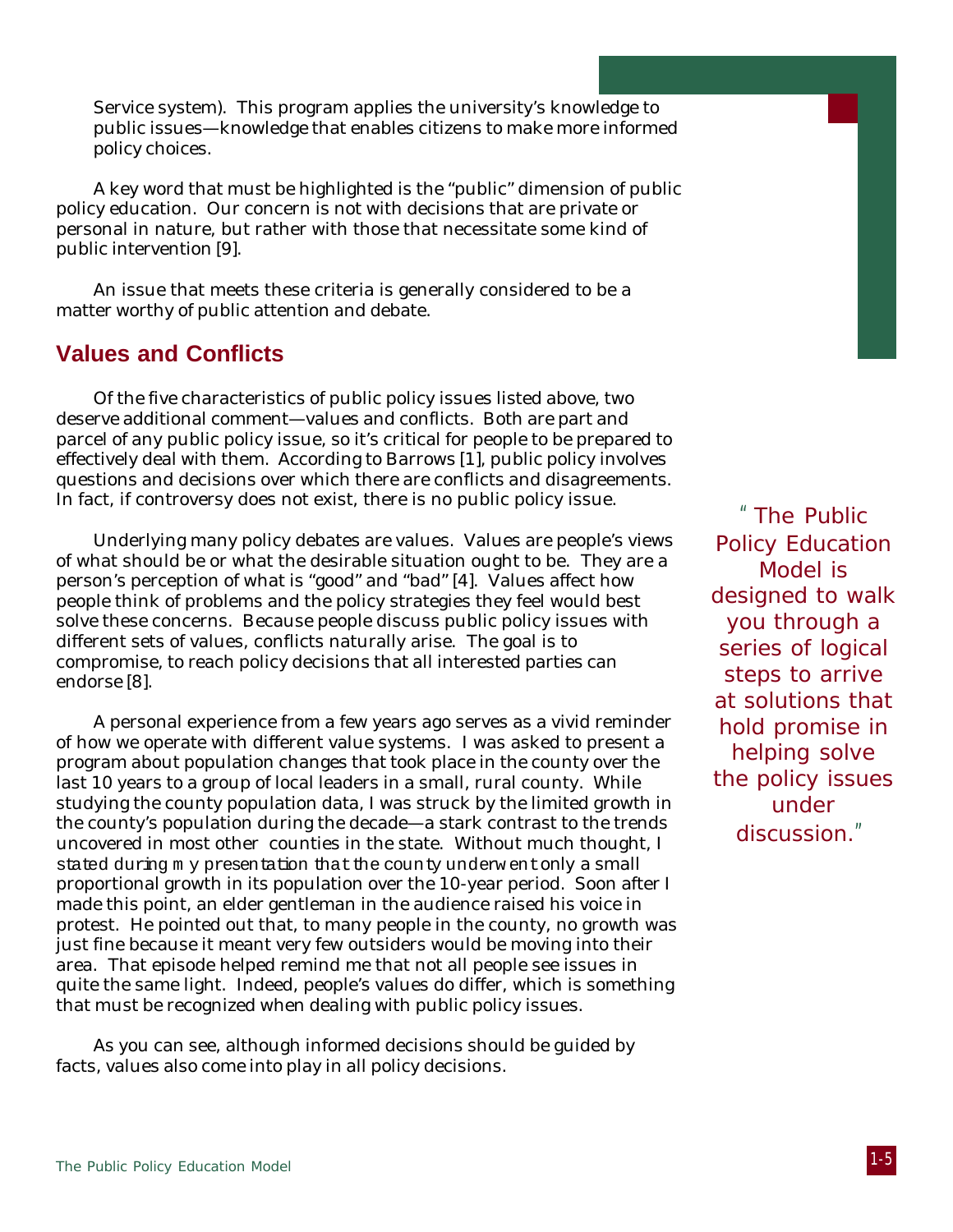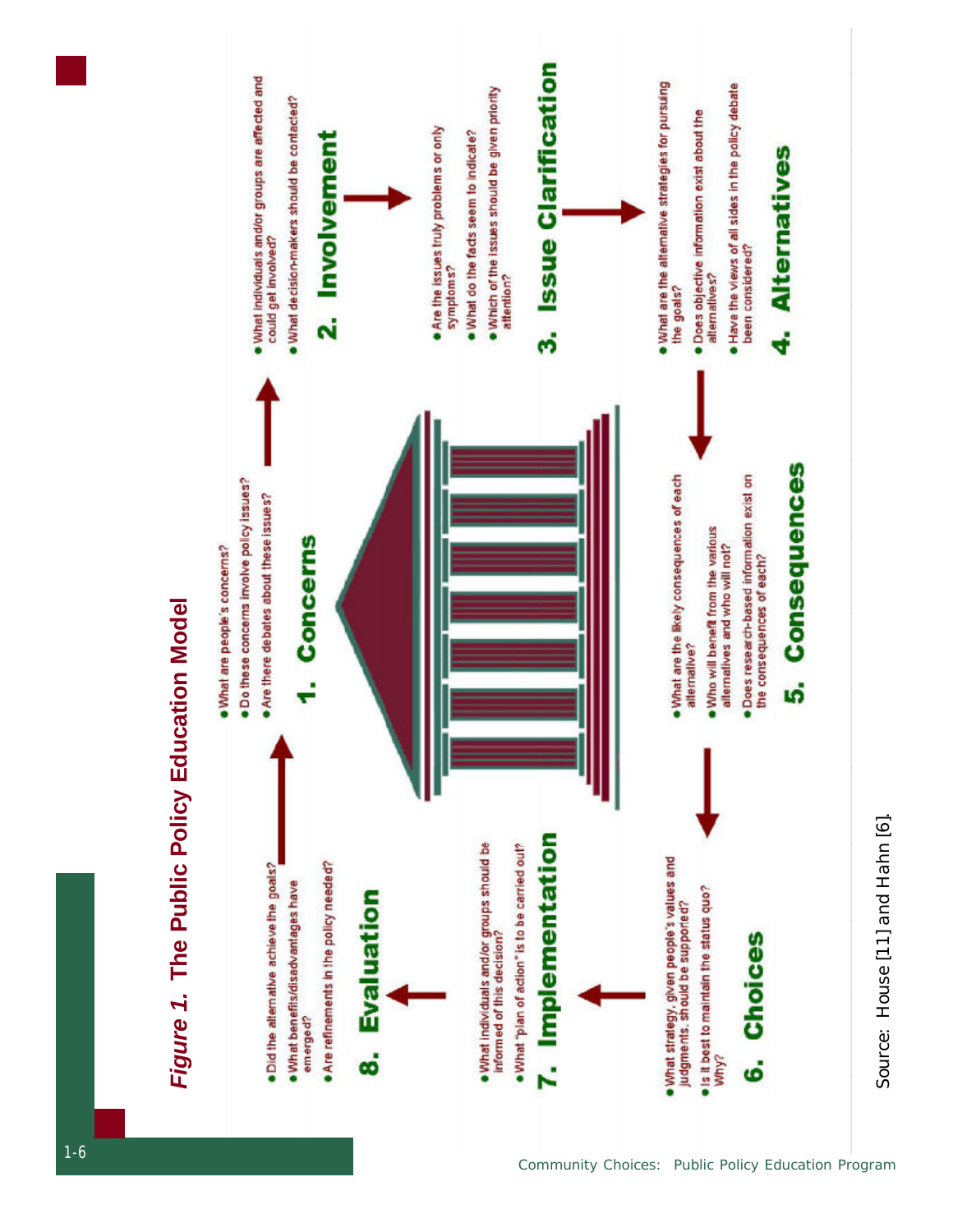Program participants should remember and be continuously aware of the tension between "facts" and "values" in their community and realize the importance of compromise in generating workable solutions to existing problems.

#### **The Public Policy Education Model**

As you study local human capital and economic development concerns, and seek to find ways to solve these problems, it is helpful to have a framework to guide your activities. The *Public Policy Education Model* presented in Figure 1 is designed to walk you through a series of logical steps to arrive at solutions that hold promise in helping solve the policy issues under discussion. As the model shows, the initial phase of the public policy education program involves exploring *concerns*. The intent is to discover what problems and issues are on people's minds. But remember, these issues must have policy dimensions to them—differences and conflicts about how to deal with these problems.

After you generate a list of issues, begin to think about the group of people and organizations in the community who also see these issues as problems. You should identify people and groups who may be willing to assist in getting these issues resolved (see Module Two). This is the *involvement* phase of public policy education. It might be useful to touch base, at least informally, with decision-makers who could help get the problem addressed.

Next, *clarify the issues* that have been identified so as to get to the causes of the problems outlined. Is the issue truly a problem, or only a symptom of a more deeply-rooted problem? Getting sound, research-based information/facts on these issues can be beneficial. After careful study of the information, a decision has to be made about which issues should be given priority. When that process has been completed, you begin the difficult task of exploring *alternatives* for solving the problem. This involves specifying what goal is being sought; that is, what should the situation be with respect to this issue? What goal are we hoping to attain? With a goal in mind, you are in a better position to explore alternative strategies that are better aligned with the goals being pursed. Also, determine whether the views of all sides in the policy debate have been considered. Remember, determining alternatives will involve value judgments, so be prepared for disagreements.

Assessing the *consequences* of each alternative under discussion is critical. Taking the time to understand the potential consequences of each strategy can help you make sound choices from the alternatives. Know that in any policy decision, some people benefit and some do not. It is important to try to think as much as possible about these impacts before deciding on a strategy. One useful source may be research reports that have investigated outcomes from some of the policy options being considered.

**"**Finding answers to the tough issues facing communities requires careful thought, study, and debate among all affected parties.**"**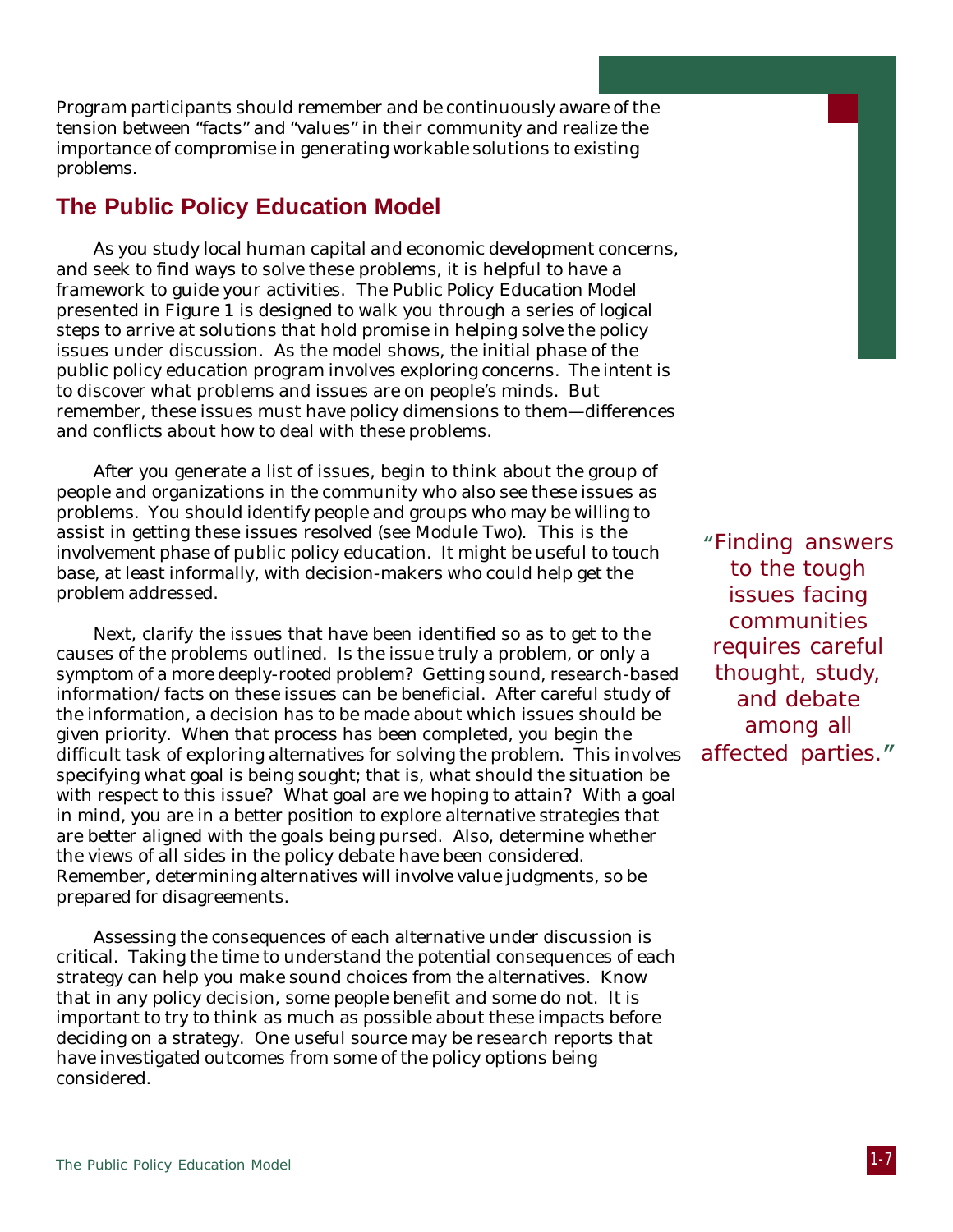

Armed with a list of alternatives and a view of the likely consequences of these strategies, you must make a *choice* from the alternatives. Once again, value judgments enter into the picture and influence the choice. Remember that no solution is likely to be perfect. Why not? Simply because policy decisions represent compromises reached among individuals and groups who hold different views on the issue being addressed [8]. Keep in mind that doing nothing about the issue—that is, preserving the "status quo"—is a choice that some may want to embrace.

The *implementation* step of the *Public Policy Education Model* involves putting the selected policy solution into action. This involves touching base with individuals and groups who are likely to be affected by the policy decisions. Furthermore, a timetable for implementing the policy choices (and the resources needed to do so) should be outlined and put into effect at this stage.

An important step in the model is *evaluation*. This step is designed to assess how well the policy solution achieved its intended goals. Did those people for whom a policy was intended accrue any measurable benefit? Did any unanticipated problems emerge? Are refinements needed to make the policy more effective? These are some of the questions that deserve serious treatment. Evaluation can also be used to assess what went right or wrong during each step of the public policy education process.

#### **Concluding Remarks**

Today's communities are confronted with a host of problems. While solutions to some of these problems may be clear-cut, most are not. Finding answers to the tough issues facing communities requires careful thought , study, and debate among all affected parties. The *Public Policy Education Model* presented in this document offers a useful framework for identifying local issues that require policy solutions—solutions that are arrived at through consensus among parties with different interests. The benefit of this model is that it works to ensure that alternatives for addressing the policy issues are explored fully and that the potential consequences of these strategies are considered. In the final analysis, the *Public Policy Education Model* serves as an important tool to help communities reach public policy decisions that enjoy the support of local residents—support that is realized as a result of the democratic process employed in arriving at workable solutions.

#### **References**

[1] Barrows, Richard. 1987. "Basic principles of public policy education." Pp. 2-18 in Roy R. Carriker, (ed.), *Policy Making and Policy Education: Papers from a Washington Workshop for Extension Educators*. Gainesville, FL: Food and Resource Economics Department, University of Florida.

"Policy decisions represent compromises reached among individuals and groups who hold different views on the issues being addressed."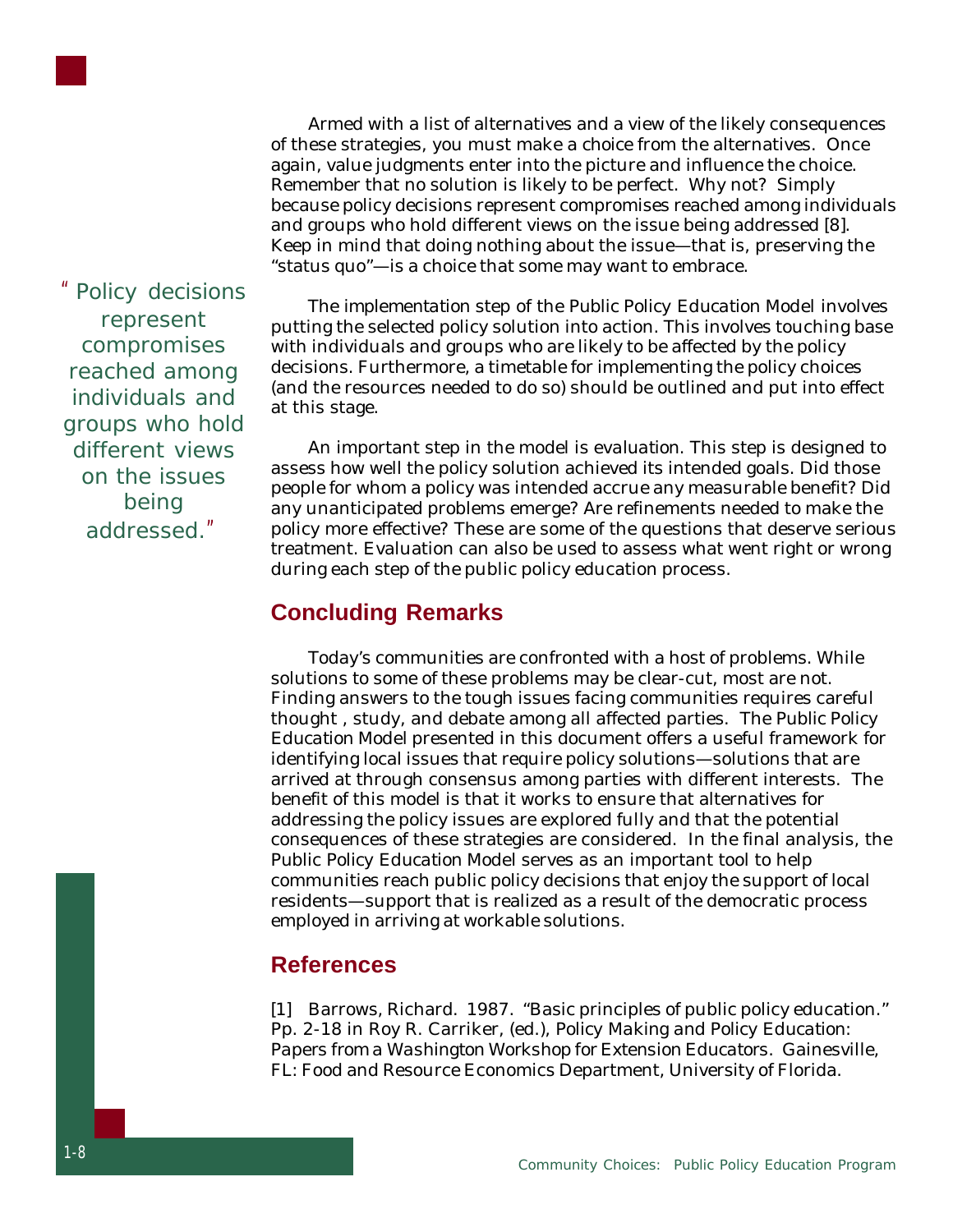[2] Barrows, Richard. No date. *Public Policy Education*. Ames, IA: North Central Regional Extension Publications, Iowa State University.

[3] Cochran, Clarke E. 1986. *American Public Policy*. New York, NY: St. Martin's Press.

[4] Cordes, Sam M. No date. "Public problem analysis." *Community Affairs Series No. 1*. The Pennsylvania State University, College of Agriculture Extension Service.

[5] Flinchbaugh, B.L. 1988. "Two worms—the importance of facts, myths, and values in public policy." Pp. 23-27 in Verne W. House and Ardis Armstrong Young (eds.). *Working with our Publics: Module 6 Education for Public Decisions—Selected Readings*. Raleigh, NC: North Carolina Agricultural Extension Service and the Department of Adult and Community College Education, North Carolina State University.

[6] Hahn, Alan J. 1987. "Policy making models and their role in policy education." Pp. 222-235 in *Increasing Our Understanding of Public Problems and Policies*.

[7] Hahn, Alan J. 1988. "Stages in the decision-making process." Pp. 13-22 in Verne W. House and Ardis Armstrong Young (eds.), *Working with Our Publics: Module 6 Education for Public Decisions—Selected Readings*. North Carolina Agricultural Extension Service and the Department of Adult and Community College Education, North Carolina State University.

[8] Hildreth, R.J. and G.L. Johnson. 1988. "Understanding values and ethics in public policy education." Pp. 28-32 in Verne W. House and Ardis Armstrong Young (eds.). *Working with Our Publics: Module 6 Education for Public Decisions—Selected Readings*. North Carolina Agricultural Extension Service and the Department of Adult and Community College Education, North Carolina State University.

[9] House Verne W. 1988. "Issue evolution and educational intervention." Pp. 39-43 in Verne W. House and Ardis Armstrong Young (eds.). *Working with Our Publics Module 6: Education for Public Decisions—Selected Readings*. North Carolina Agricultural Extension Service and the Department of Adult and Community College Education, North Carolina State University.

[10] House, Verne W. 1988. "Unit III. Facts, myths, ethics, and advocacy." Pp. 28-31 in Verne W. House and Ardis Armstrong Young (eds.). *Working with Our Publics Module 6: Education for Public Decisions— Sourcebook*. North Carolina Agricultural Extension Service and the Department of Adult and Community College Education, North Carolina State University.

[11] House, Verne W. 1988. "Unit V. Public policy education methods." Pp. 35-45 in Verne W. House and Ardis Armstong Young (eds.). *Working with Our Publics Module 6: Education for Public Decisions-Source book*. North Carolina State University.

[12] Spitze, R.G.F. 1987. "Organizing the substance of policy educationissues, alternatives, and consequences." Pp. 19-25 in Roy R. Carriker (ed.). *Policy Making and Policy Education: Papers from a Washington Workshop for Extension Educators*. Gainesville, FL: Food and Resource Economics Department, University of Florida.

**"**Know that in any policy decision, some people benefit and some do not.**"**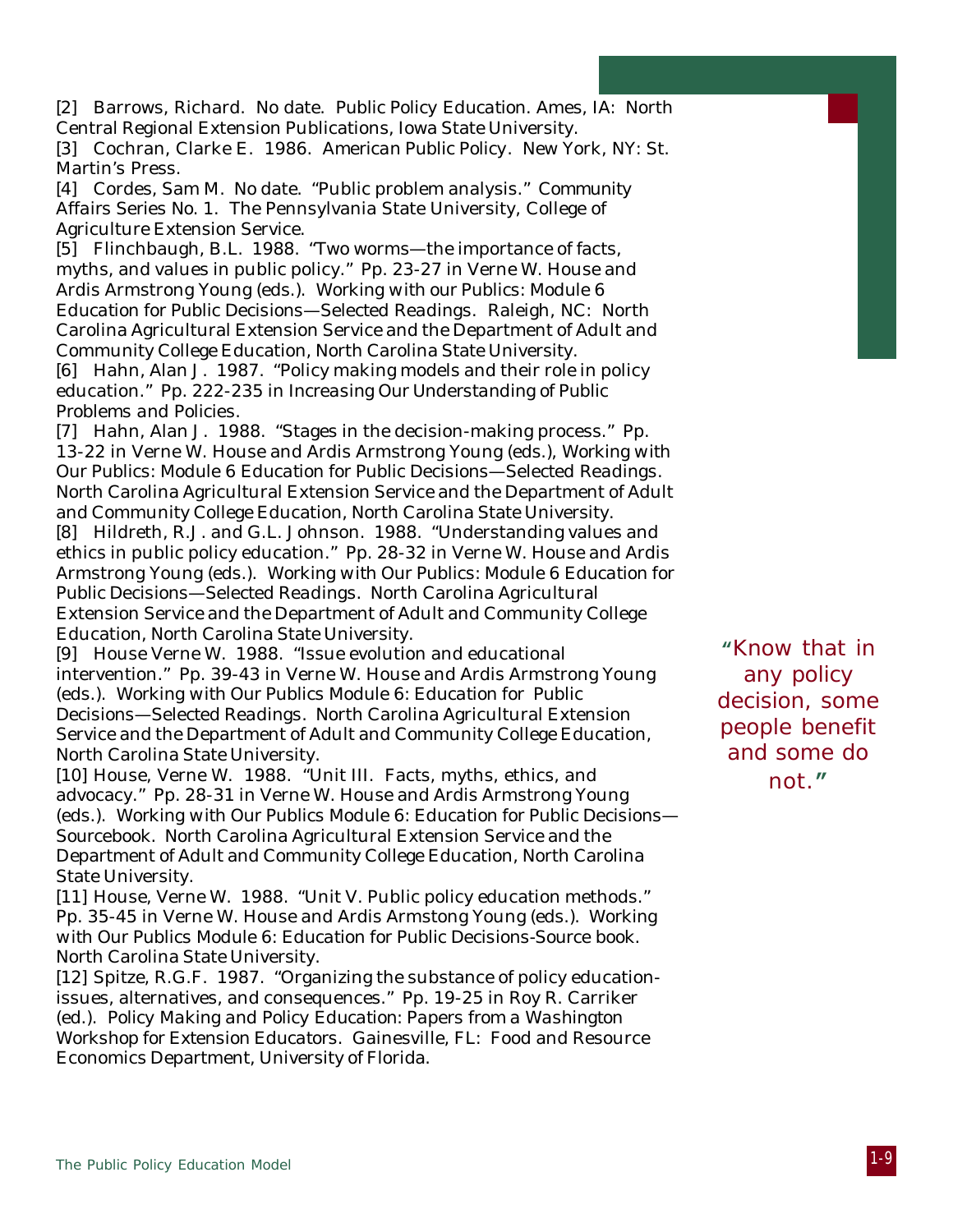

### **Module One Instructor's Guide**

The Public Policy Education Program

# **Small Group Activities**

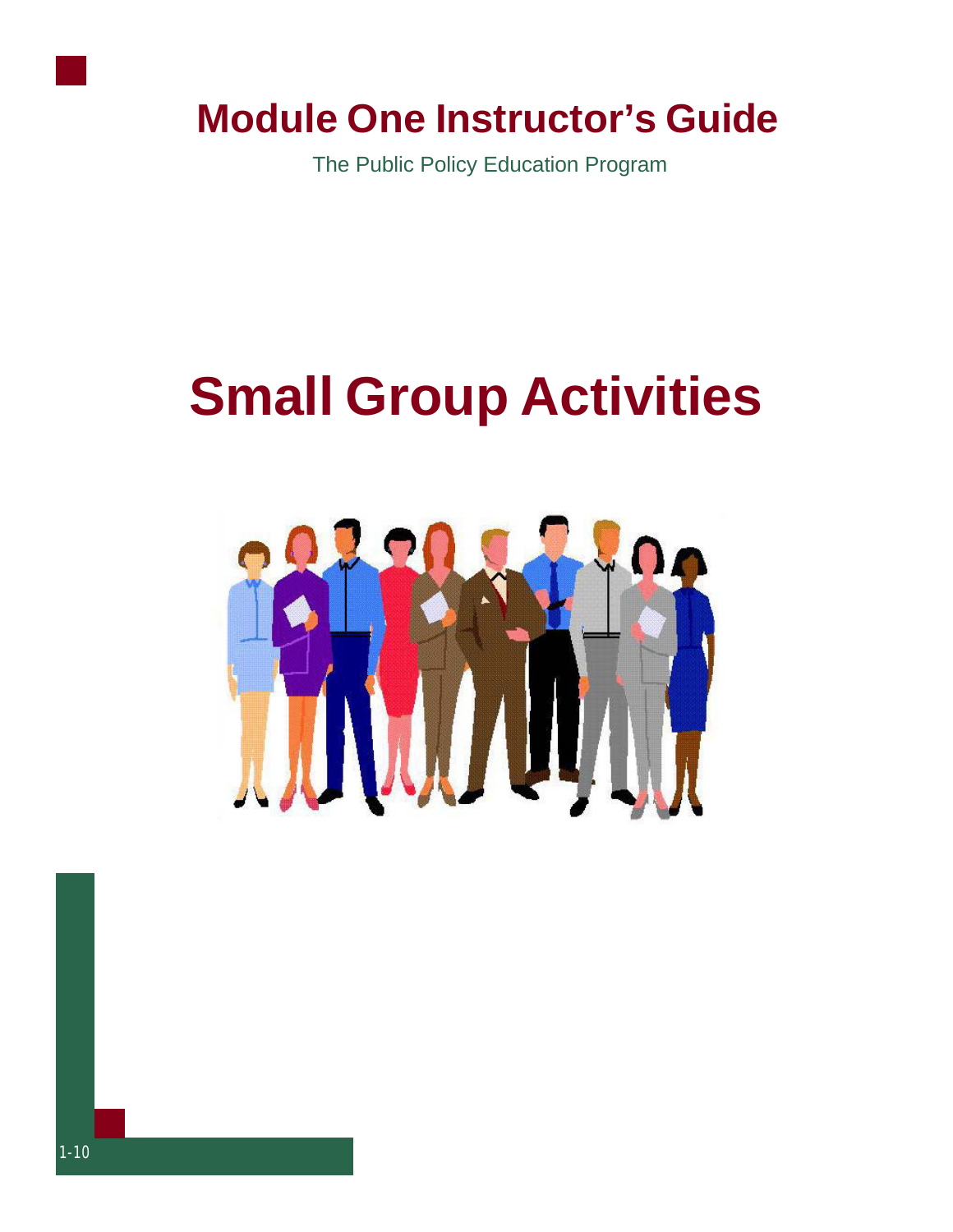#### **Activity #1 Exploring Public Policy Issues**

This activity lets you apply the *Public Policy Education Model* to a real-life issue in a community. While many issues will be proposed, it is recommended that your group select one issue to study in greater detail.

1. Begin by listing the issues that you, as an individual, feel are important public policy concerns facing your community. Remember, these must be issues over which there are conflicts and disagreements.

| <b>1.</b> |
|-----------|
|           |
|           |
|           |

- 2. Each member of the group should share his/her list with the group. It would be a good idea to have someone from the group write all the proposed issues on a newsprint pad or blackboard. When everyone has shared his/her list, open the floor for discussion, elaboration, and debate. Your group should identify one issue to investigate further during the remainder of this activity. Write this issue on the top of the worksheet that is attached to this activity.
- 3. Try to determine what groups or individuals would think your issue is important. List them on the worksheet.
- 4. Work as a group to clarify the issue; consider whether the issue you have identified is really the problem or only a symptom of a deeper concern. If you find it is only a symptom, use the new information you have uncovered to restate you issue. What is the root problem as you see it? Write this on the worksheet.
- 5. With your issue clearly identified, the next critical step is to agree on your goal(s). What does your group hope to achieve? For example, if the issue you are dealing with is the lack of summer employment opportunities for local teenagers, a goal you might aspire toward is creating 100 summer jobs for teens in that community. Having a goal identified is it gives you something concrete to work toward.

As a group, come to some consensus on what your goal(s) will be for the issue you are dealing with. Write it (them) on the worksheet.

6. Individually, list some possible alternatives for dealing with your group's issue in the space provided below. Remember, these alternatives should be designed to help you achieve the goal(s) you outlined in No. 5 above.

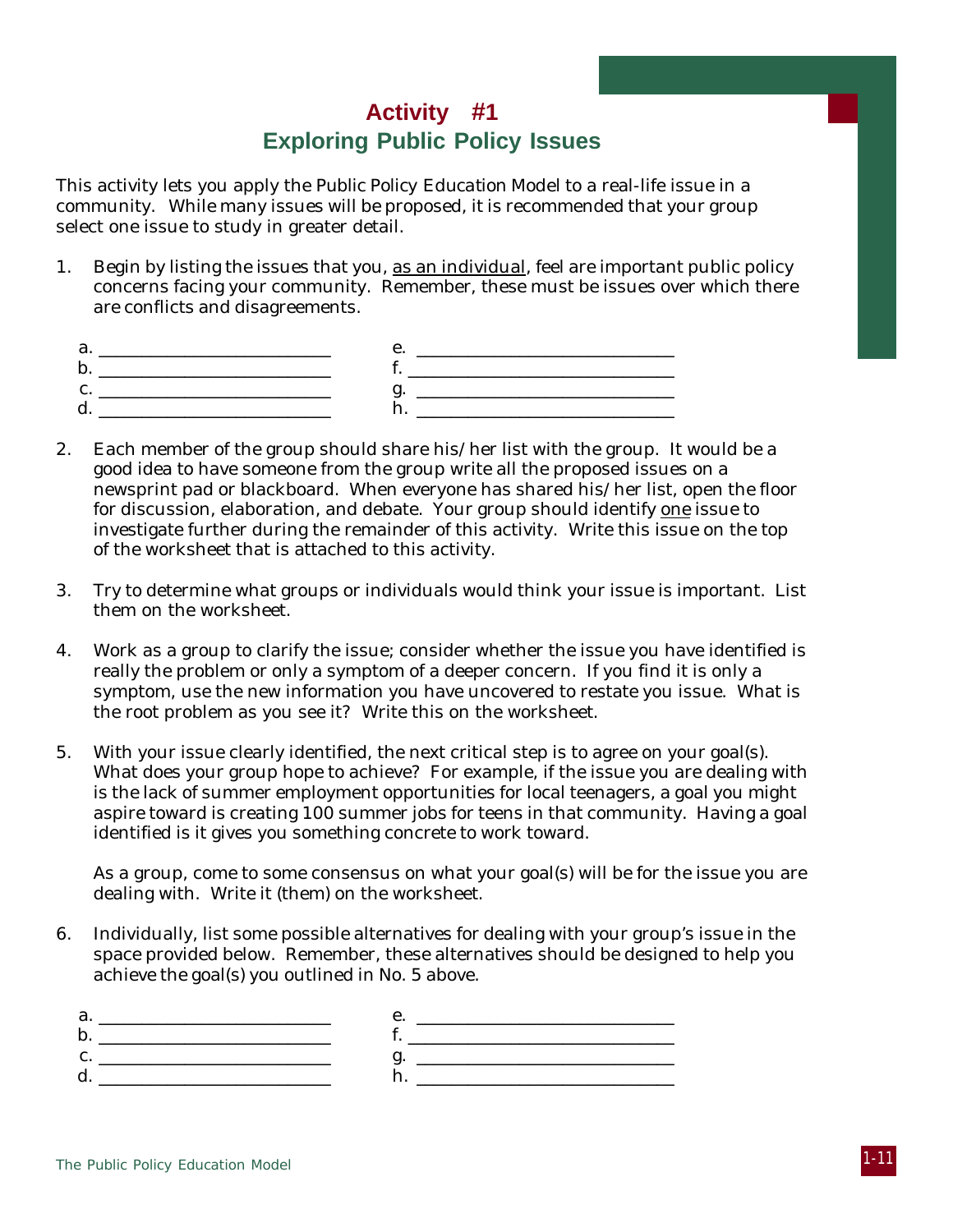

Each person should share his/her list of alternatives with the group. Have someone write these items on a newsprint pad or blackboard. Have group members clarify any alternatives they might have suggested or ask others to discuss in more detail alternatives they may have proposed to the group.

- 7. As a group, choose three to five alternatives that you think are likely to be effective and achievable. Write these alternatives on the accompanying worksheet.
- 8. For each alternative listed, assess what its potential consequences might be. What is likely to happen if this alternative is carried out? Will certain people benefit? Will some people be affected negatively as a result of this alternative? As a group, list these possible consequences on the worksheet.
- 9. If time permits, be prepared to provide a brief report of your activities to the entire group of people involved in this session.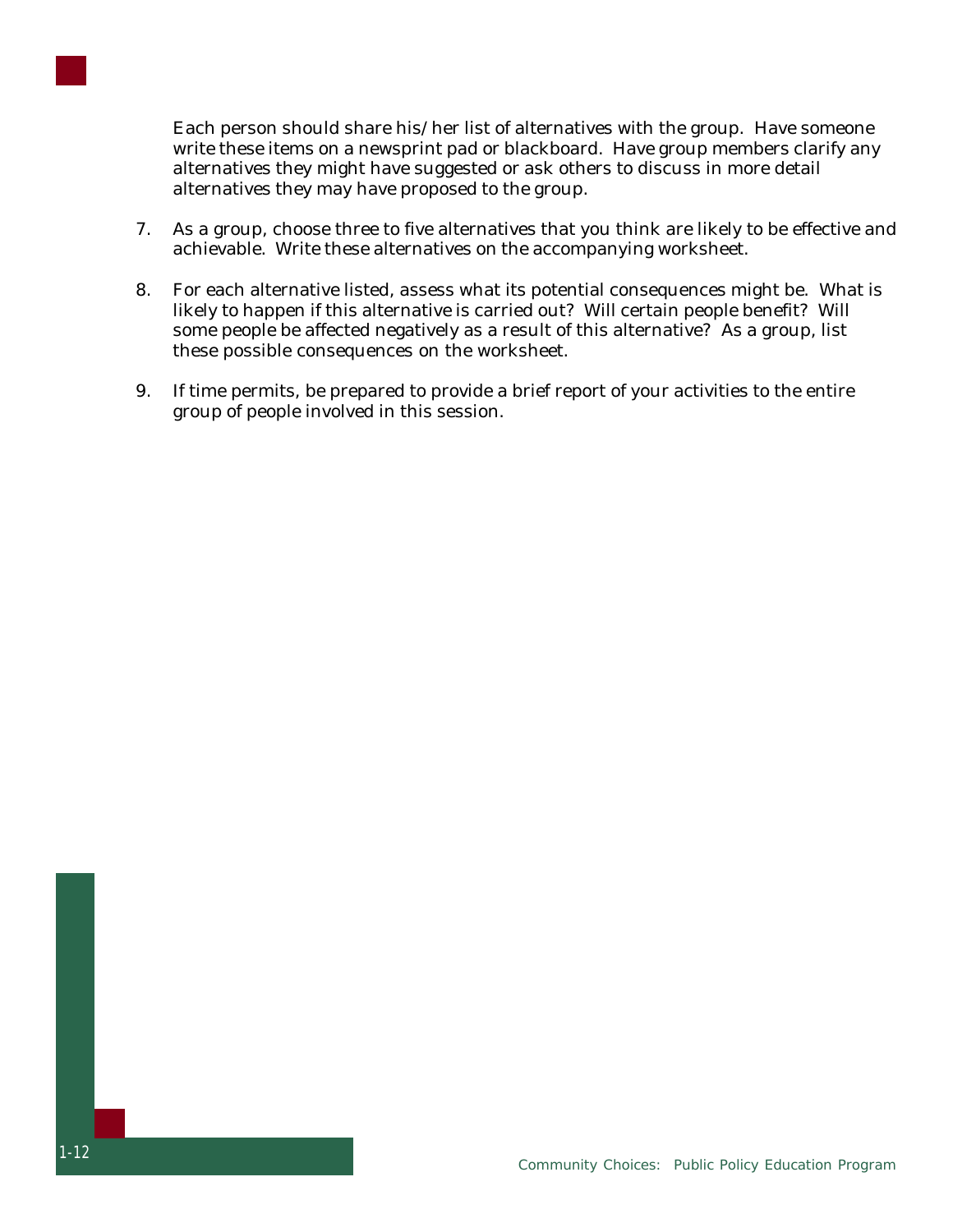### **Activity #1 Worksheet**  $1<sub>1</sub>$ **Issue** Potential Groups or Individuals to Be Involved/Interested  $2.$  $f.$   $\qquad \qquad$   $\qquad \qquad$   $\qquad$   $\qquad \qquad$   $\qquad \qquad$   $\qquad \qquad$   $\qquad \qquad$   $\qquad \qquad$   $\qquad \qquad$   $\qquad \qquad$   $\qquad \qquad$   $\qquad \qquad$   $\qquad \qquad$   $\qquad$   $\qquad$   $\qquad$   $\qquad$   $\qquad$   $\qquad$   $\qquad$   $\qquad$   $\qquad$   $\qquad$   $\qquad$   $\qquad$   $\qquad$   $\qquad$   $\qquad$   $\qquad$   $\qquad$   $C.$   $\qquad \qquad$ **Restate Issue (If Needed)**  $3.$ Your Group's Goal (s) 4. <u> 1980 - Jan Barnett, fransk politik (d. 1980)</u> **Alternatives Selected**  $5<sub>1</sub>$

| 5. |  |  |
|----|--|--|